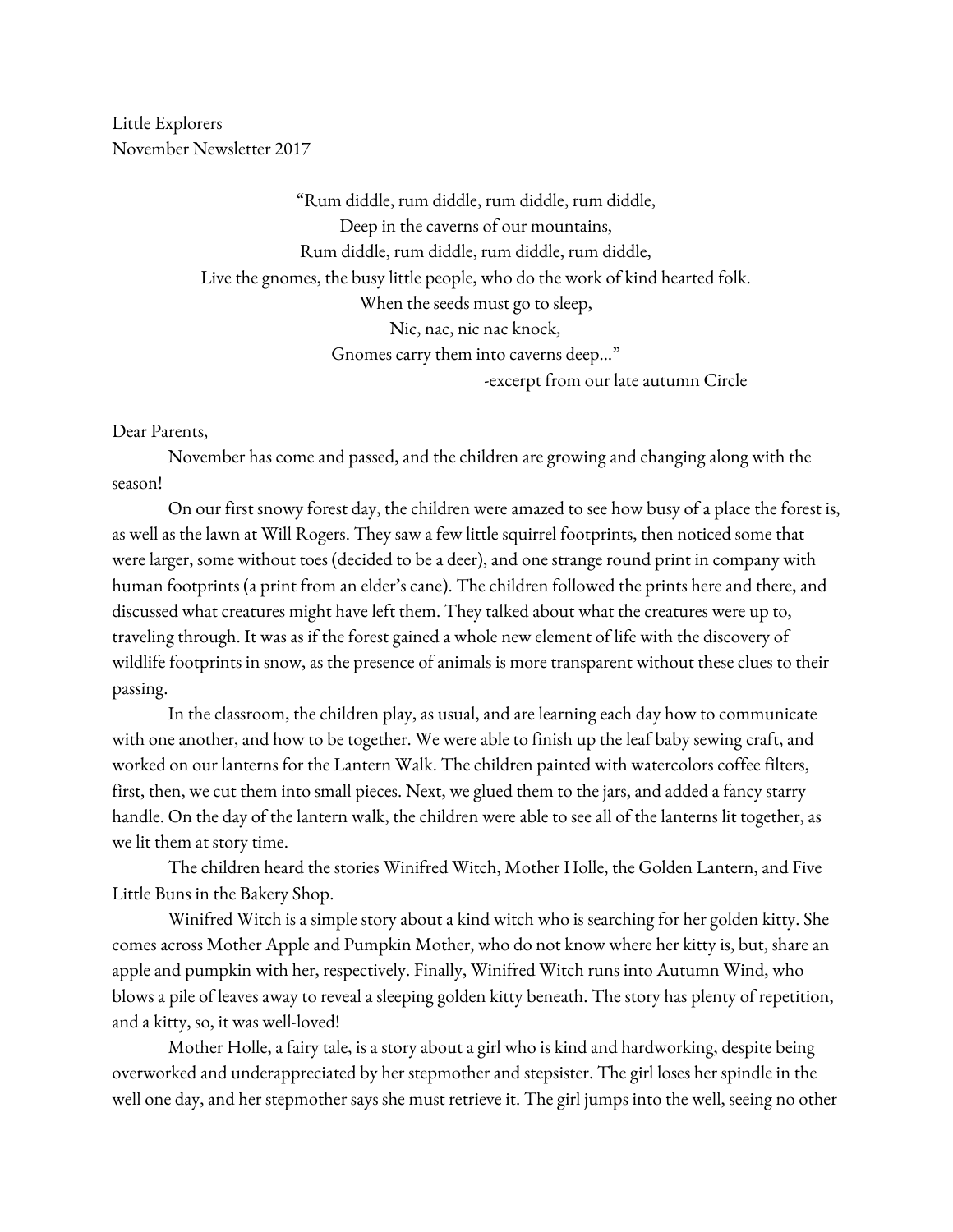choice, and in a new land passes by a bread oven. She takes the bread out, which was baked, upon the bread's request, so it would not burn. She helped an apple tree which called for her to shake its heavy load of fruit from laden branches, so the branches would not break. She then lives with Mother Holle, who gives her a place to stay in exchange for help. Even though the girl likes to live with Mother Holle, she soon becomes homesick, and asks to return to her home. Mother Holle gives the girl her spindle, thanks her for her service, and sends her off through a door. When the girl passees over the threshold, a golden rain shower falls upon her, and she is covered with gold from head to toe. When the girl returns home, the greedy stepmother wants gold for her own lazy daughter. She has her daughter go after a spindle in the well the next day, but, in the new land, the lazy girl does not help the bread loaves out of the oven, and leaves them to burn. She refuses to help shake the apples from the tree, and the branches break under the weight of the fruit. She does not help Mother Holle as the old woman wishes. Mother Holle sends the girl home soon after she arrives, and, instead of a golden shower as she passes over the threshold, she gets a shower of sticky pitch that covers her from head to toe as long as she lives.

The Golden Lantern is a story about a girl who travels to the top of the Mountain of the Sun, so she might find a spark to rekindle her dimming lantern. She learns from Father Sun that, as long as she carries light and warmth in her heart, her lantern will glow brightly, too, and she can keep her light glowing even when Father Sun is away.

For the two days before our break, the children participated in a puppet story-song, "Five little buns in the bakery shop." Each child had an animal who came to buy a bun in the shop. They practiced waiting their turn, being gentle with the animals, and very basic backwards counting.

For Circle time this month, we began with a game called Pumpkin King. It was well-loved by the children, as each child got a turn to sit on the huge pumpkin in the center of the circle, while the rest of us sang and pretended to hide a little pumpkin, for the pumpkin king or queen to find. When the king or queen guessed correctly who was hiding the pumpkin, the pumpkin hider got a turn being king or queen.

We continued with a late autumn Circle. It is a journey following gnomes into Mother Earth's cave, where they are bringing seeds for safekeeping from winter's cold. Lanterns light the way through the darkness to Mother Earth's cave, so warm and deep. This Circle has really nice polarities between loud and whispering voices, stomping and tip-toeing steps, staccato rhythmic speech and sing-songy-flowy tunes, and big movement and resting moments. These polarities, similar to the in and out breaths in the rhythm of our school days, capture the children's attention, and make it more possible for them to focus and remain engaged and comfortable throughout the duration of the Circle. The story is beautiful, too, and really captures what is happening right now, as all of nature is preparing for a long winter's rest, and we all seek a feeling of warmth and comfort.

As the days become shorter and colder, and winter settles in, it is important for the children to hear stories, similar to the one in our late autumn Circle, about warmth, safety, rest, and comfort. Stories with these elements will help them to feel comfortable and in tune with the natural progression of the seasons, as the natural world around us slows down for a long winter rest. As we become busy with holiday plans, it can be difficult to stick to our routines and rhythms, but, whenever possible, it is